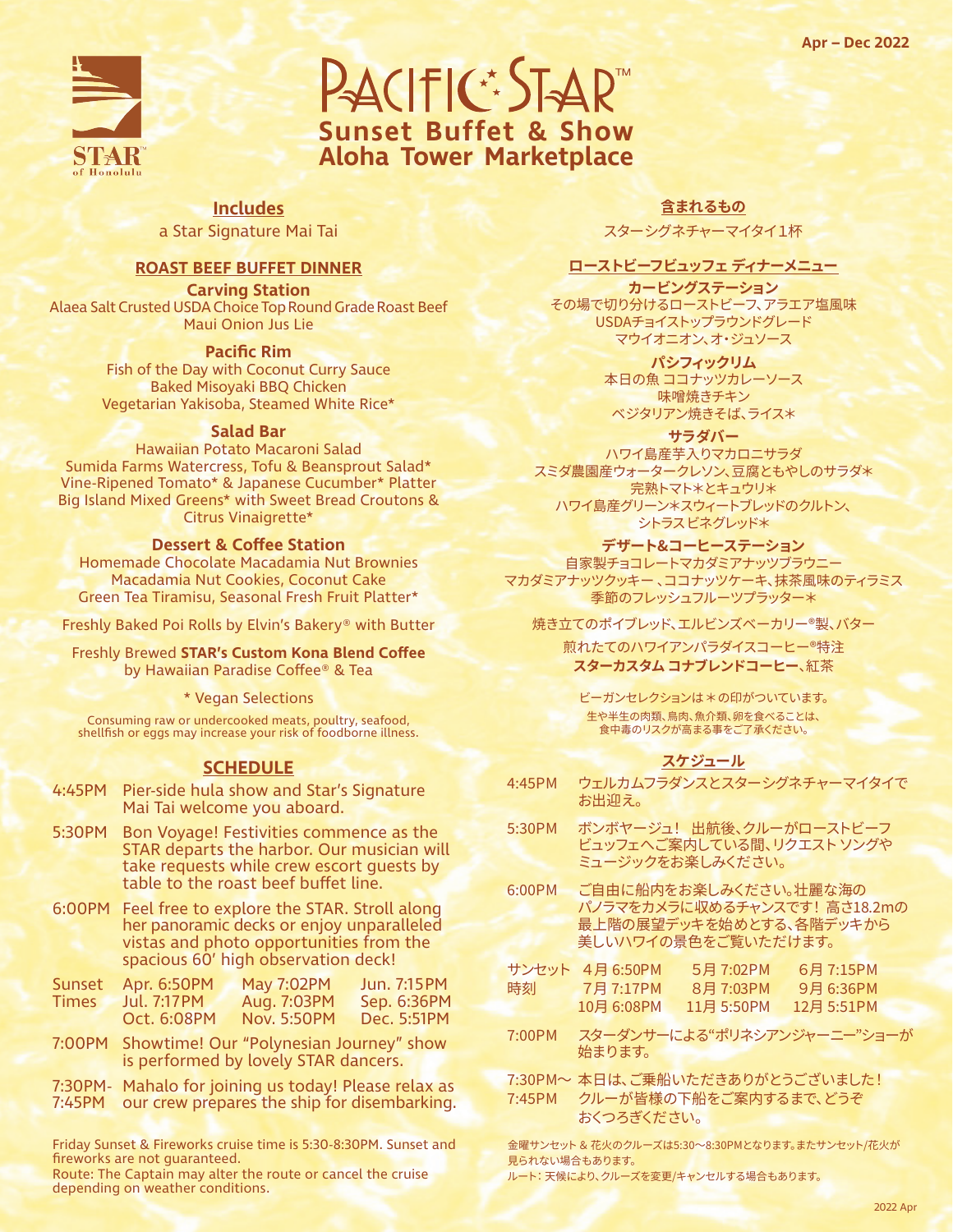**PREMIUM BEVERAGE MENU**<br>Additional premium beverages and (V) non-alcoholic versions of tropicals are \$10.00 each; soft drinks are \$5.00 each. Water is served upon request.

追加のプレミアムドリンクは10ドル、ソフトドリンクは5ドルとなり ます。ノーアルコールカクテルをご希望のお客様は(**V**)のマークが ついたカクテルで"Virgin バージン"とご注文ください。お水は ご希望の方にお持ち致します。

| <b>TROPICALS</b>                        | トロピカルドリンク |
|-----------------------------------------|-----------|
|                                         |           |
|                                         |           |
|                                         |           |
| Star Signature Mai Tai スターシグネチャーマイタイ(V) |           |
|                                         |           |
|                                         |           |

| <b>COCKTAILS</b>                     | カクテル |
|--------------------------------------|------|
| Long Island Iced Tea ロングアイランド アイスティー |      |
|                                      |      |

#### **WINE BY THE GLASS グラスワイン**

La Terre Chardonnay.............................ラ テールシャルドネ Stone Cellars Cabernet Sauvignon................................... ストーンセラーズカベルネソービニオン

#### **LIQUORS** リカー

**Bourbon:** Kentucky Gentleman • Jim Beam.................. **バーボン:** ケンタッキー ジェントルマン ・ ジム ビーム

**Brandy :** Paul Masson................**ブランデー:** ポール マッソン

**Cognac:** Hennessy V.S. • Remy Martin V.S.O.P............... **コニャック:** ヘネシーV.S. ・ レミーマルタンV.S.O.P.

**Gin:** Crystal Palace • Tanqueray....................................... **ジン:** クリスタルパレス ・ タンケレイ

**Rum:** Calypso • Trader Vic • Bacardi............................... **ラム:** カリュプソー ・ トレーダーヴィック ・ バカルディ

Scotch: Highland Mist . Chivas Regal.............................. **スコッチ:** ハイランド ミスト ・ シーバス リーガル

**Tequila:** Capitán • Jose Cuervo........................................ **テキーラ:** カピタン ・ ホセ クエルボ

**Vodka:** Crystal Palace • Smirnoff..................................... **ウォッカ:** クリスタルパレス ・ スミノフ

**Whiskey:** Seagram's 7 • Crown Royal • Jack Daniels..... **ウイスキー:** シーグラム7 ・ クラウンロイヤル ・ ジャックダニエル

#### <u>BEERS ビール</u> こくしゃ ビール

Budweiser Draft (21 oz)............バドワイザードラフト(620ml) Kirin Ichiban.......................................................キリン一番 Pitchers of Budweiser available for \$20.00 each. ピッチャー入りのバドワイザー(\$20)もございます。

#### **SOFT DRINKS ソフトドリンク**

| $\sim$ . Finite the set of $\sim$ , and $\sim$ , and $\sim$ , and $\sim$ , and $\sim$ , and $\sim$ , and $\sim$ , and $\sim$ , and $\sim$ , and $\sim$ , and $\sim$ , and $\sim$ , and $\sim$ , and $\sim$ , and $\sim$ , and $\sim$ , and $\sim$ , and $\sim$ , an |  |
|---------------------------------------------------------------------------------------------------------------------------------------------------------------------------------------------------------------------------------------------------------------------|--|
|                                                                                                                                                                                                                                                                     |  |
|                                                                                                                                                                                                                                                                     |  |
|                                                                                                                                                                                                                                                                     |  |
|                                                                                                                                                                                                                                                                     |  |
|                                                                                                                                                                                                                                                                     |  |
|                                                                                                                                                                                                                                                                     |  |
|                                                                                                                                                                                                                                                                     |  |

#### **Photography Service \$27.00**

Memory Photo in Logo Album. No obligation to purchase. Add a digital copy on USB drive for \$20.

#### **WINE LIST**

For your pleasure, the following champagnes, sparkling and specially selected wines are available by the bottle.

追加料金にてボトルのシャンペン、スパークリングワイン、厳選した ワインセレクションもご用意しています。

| <b>CHAMPAGNE &amp; SPARKLING WINE</b><br>シャンペン&スパークリングワイン      | <b>BOTTLE</b><br>ボトル |
|----------------------------------------------------------------|----------------------|
| Chateau de Fleur (non-alcoholic)\$25.00<br>シャトードフルール (ノーアルコール) |                      |
| ワイクリフ                                                          |                      |
| トッツ ブルート リザーブ キュヴェ                                             |                      |
| マムスパークリングワイン                                                   |                      |
| ドン ペリニョン シャンペン                                                 |                      |

| <b>WHITE WINE</b>                                  | 白ワイン |
|----------------------------------------------------|------|
|                                                    |      |
| ラテールシャルドネ                                          |      |
| Robert Mondavi Private Selection Chardonnay\$45.00 |      |
| ロバート モンダビィ プライベート セレクション シャルドネ                     |      |
|                                                    |      |
| メル ソレイユ シャルドネ                                      |      |
| Latour Puligny-Montrachet Chardonnay\$130.00       |      |
| ラトゥール ピュリニ モンラッシュ シャルドネ                            |      |

| <b>RED WINE</b>                                                                        | 赤ワイン |
|----------------------------------------------------------------------------------------|------|
| Stone Cellars Cabernet Sauvignon\$30.00                                                |      |
| ストーンセラーズカベルネソービニオン                                                                     |      |
| サーモンクリーク メルロー                                                                          |      |
| Robert Mondavi Private Selection Cabernet\$45.00<br>ロバート モンダビィ プライベート セレクション カベルネ      |      |
| Robert Mondavi Private Selection Pinot Noir\$45.00<br>ロバート モンダビィ プライベート セレクション ピノ ノアール |      |
| Silver Oak Cabernet Sauvignon\$240.00<br>シルバーオーク カベルネソードニオン                            |      |
| オーパス ワン ヴィンテージ                                                                         |      |
|                                                                                        |      |

| <b>Limited Special Offer</b> | 限定オーパス ワン |
|------------------------------|-----------|
|                              |           |
| オーパス ワン 2012年 (カリフォルニア)      |           |
|                              |           |
| オーパス ワン 2011年 (カリフォルニア)      |           |

**HAWAII STATE LIQUOR LAW**: Alcoholic beverages can only be served to guests 21 years and older. A photo I.D. is required. Alcoholic beverages must be consumed aboard ship.

**ハワイ州飲酒法**: 州の法律で飲酒は21歳からとなっております。アルコール類の ご注文の際、写真付き身分証明書をご提示いただく場合がございます。ご了承 ください。また、アルコール類を船から持ち出すことは禁じられております。

#### **記念写真 \$27.00**

ロゴ入りアルバムに入った記念写真。ご希望の方にのみ販売いたします。 USBドライブでのデジタル写真は、追加料金\$20でご用意しています。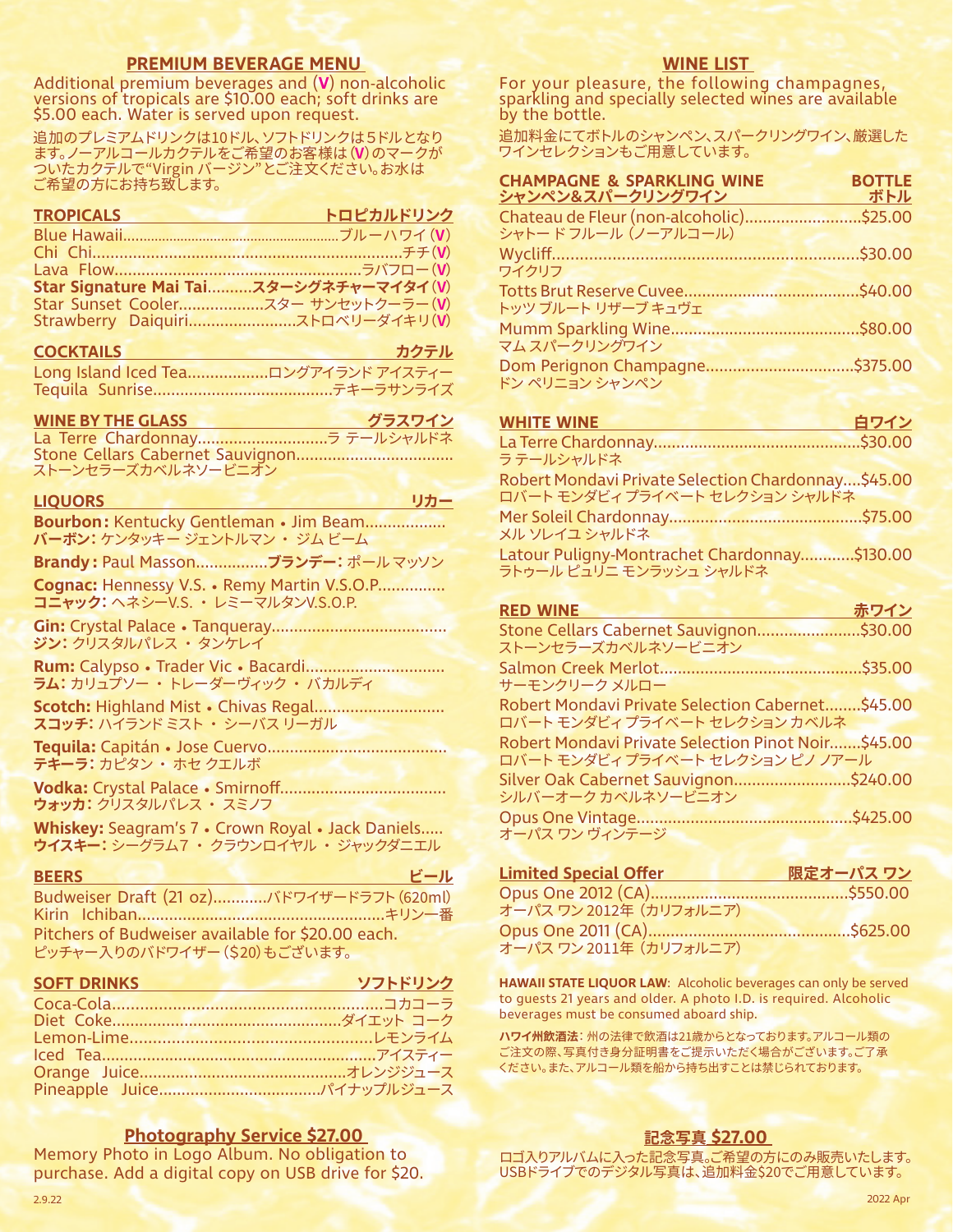## **SHIP INFORMATION**



Launched: 1992 Shipyard: Whidbey Island, Washington State, U.S. Ship Builders: Nichols Brothers Interior Designer: Patti Bruce Decorative Arts Hawaii Engines: Caterpillar-2200 hp Generators: Caterpillar-650 hp Thruster: Caterpillar-350 hp Technology: Watts-type stabilizer Ship Length: 232 feet

#### **SYMBOL LEGEND**



### **IMPORTANT INFORMATION**

#### **Medical / Shipboard Emergencies**

Our Captain and crew are trained in first aid and CPR; notify them if you are in need of medical assistance. In the unlikely event of a shipboard emergency, please remain seated and wait for safety instructions.

#### The diagrams below illustrate how to put on a life jacket. Life jackets are located under seat cushions.





3

and slip over head with jacket opening in front.

Take strap with black snap hook on it and pass behind back.

Snap into "D" ring. Pull tightly by end of strap until snug.

#### **Assistance for Our Guests with Special Needs**

Please advise our crew should you need any special help.

#### **Safety is #1**

Handrails along stairways and decks are provided for your safety; not for climbing or sitting. Please watch your step for changes in floor level and saltwater mist on decks.

#### **Designated Smoking Areas**

Please use the fourth deck outside areas only, after departure.

#### **Mobile Phones**

As a courtesy to others, please use elevator lobbies for phone conversations.

#### **Protect Our Ocean**

Please do not throw anything overboard.